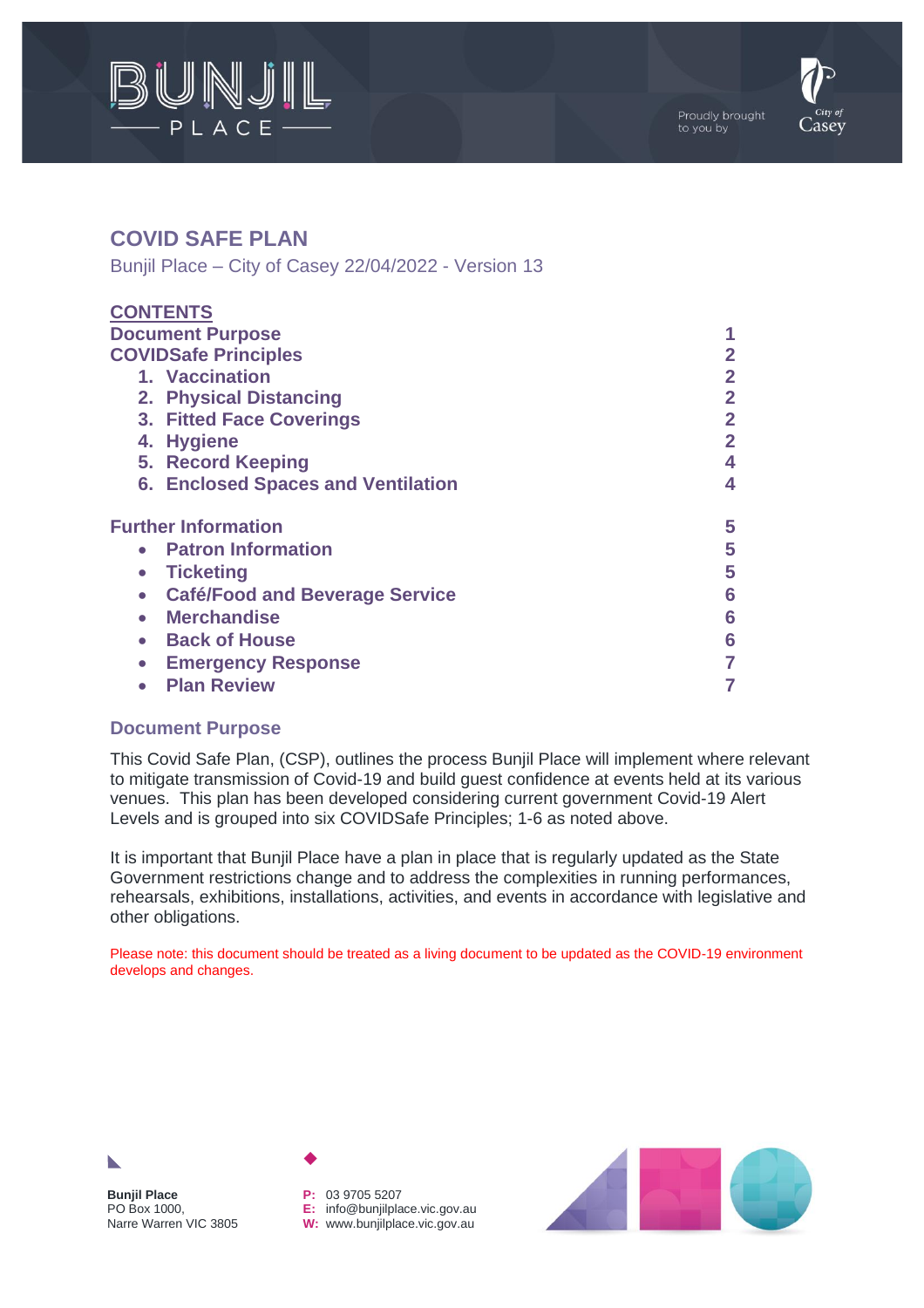



## **COVIDSafe Principles:**

#### **1. Vaccination**

From Saturday 23 April visitors and employees are no longer required to check-in or show their vaccination status to enter Bunjil Place. The existing two-dose and threedose vaccination mandates for workers are retained.

## **2. Physical Distancing**

There are currently no density quotients within Bunjil Place or the Plaza, however physical distancing is recommended where possible in all areas.

- Where possible aim for workers and visitors to maintain physical distancing of 1.5 metres.
- Minimise the build-up of people waiting to enter and exit the workplace, (through various methods such as pre-booking times, staggered entrance times for events)
- Manage egress from auditorium, (depending on audience capacity consider pre and post show announcement, foh staff to allow patrons to exit in rows)

#### Quarantine and Isolation

- Close contacts will no longer have to quarantine provided they wear a face mask indoors and avoid sensitive settings. They will also need to undertake at least five negative rapid tests over the seven days that would previously have been the selfquarantine period.
- People are exempt from testing or quarantine for 12 weeks if they've had COVID-19 up from 8 weeks.
- The essential requirement to isolate for seven days following a COVID-19 diagnosis is retained.
- It is recommended to work from home if you're a close contact exempt from quarantine.

### **3. Fitted Face Covering**

From Saturday 23 April, face masks are no longer required to be worn within Bunjil Place. You may wear a facemask at your discretion.

• Face masks are strongly recommended when you can't physically distance.

### **4. Hygiene**

The risk of community transmissions of COVID-19 can be minimised through a good standard of general cleaning. It is imperative that Bunjil Place practices are not only compliant and adhere to all the regulations but are above public expectations as this is a key measure in building patron confidence.

**Evervone** should be taking the following hygiene actions:

Wash your hands

- Wash your hands regularly.
- Wash your hands after blowing your nose, coughing, sneezing, or using the toilet

**Bunjil Place** PO Box 1000, Narre Warren VIC 3805

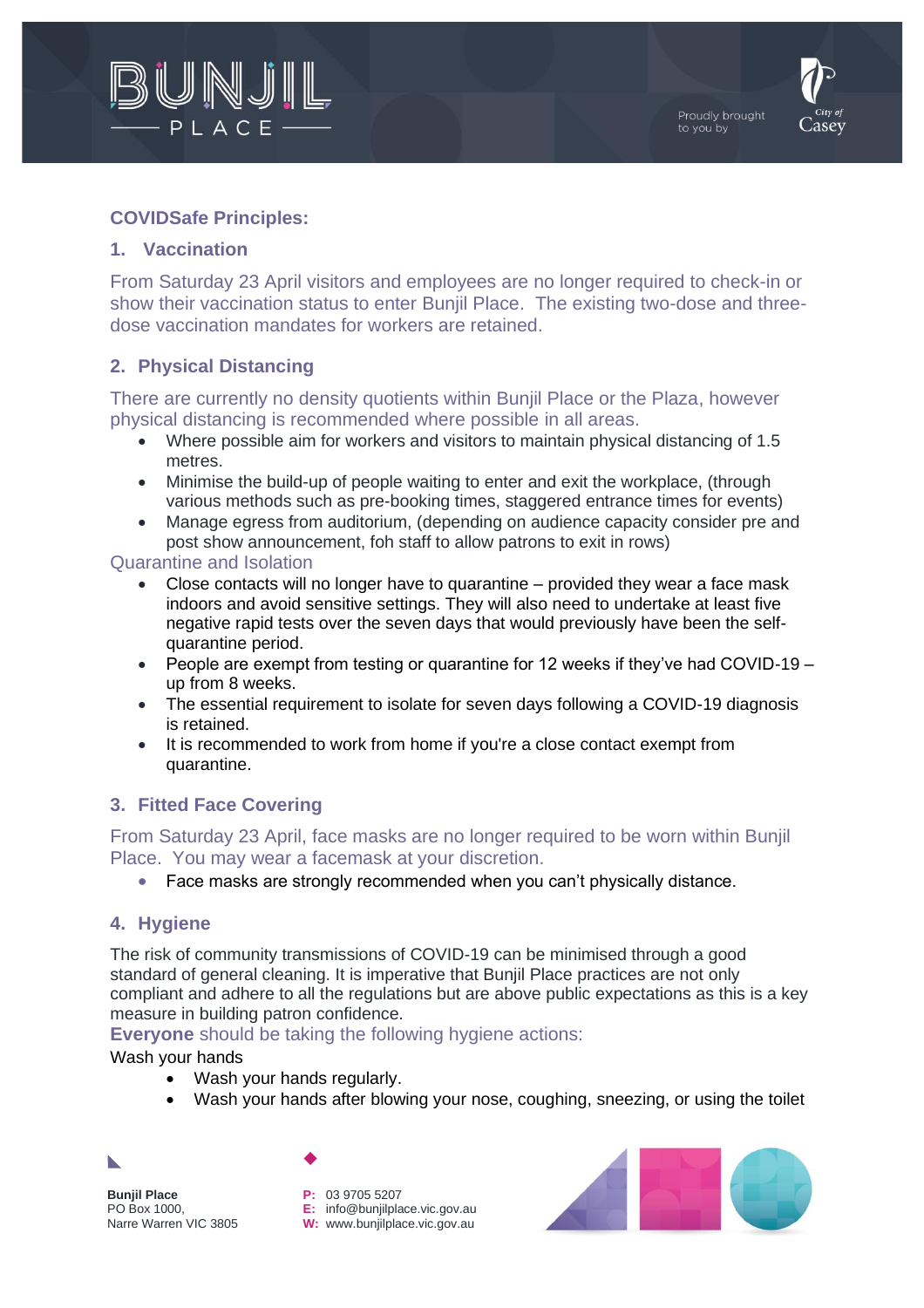



#### Cough and Sneeze Etiquette

- Cover your nose/mouth with a tissue, then throw it away & wash hands thoroughly
- If you don't have a tissue, cough or sneeze into your elbow or upper sleeve.
- Avoid touching your eyes, nose, and mouth with unwashed hands.

#### General Hygiene

- Do not share drink bottles, glasses, crockery, or cutlery other than with people you live with.
- Avoid sharing of equipment such as desks, headsets, tools or other equipment.

## Cleaning guidelines.

- All 'high touch areas' of the venue where there is regular human contact with surfaces will be cleaned regularly. Cleaning will focus on frequently touched surfaces.
- Monitor supplies of cleaning products and regularly restock
- Make soap and hand sanitiser available for all workers and customers throughout the worksite, including all exits and entry points and encourage regular handwashing.

#### **Cleaning Frequency**

### General Venue

The below general venue high touch areas to be cleaned during peak times:

- Door handles, handrails, push plates
- Handrails for stairs & ramps
- Elevator buttons inside and out
- Reception desks and ticket counters
- Point of sale keypads
- Hard services of tables and chairs
- Bin touch points (if any)

#### **Toilets**

The below toilet high touch areas to be cleaned during peak times:

- Door handles and push plates
- Sink taps and counters, and toilet handles
- Lids of containers for disposal of women's sanitary products
- Soap dispensers and towel dispenser handles
- Baby changing stations
- Bin touch points (if any)

### Auditorium

The below high touch areas in Bunjil Place to be cleaned between shows/audiences:

- Door handles and push plates
- Handrails for stairs & ramps
- Bin touch points (if any)
- Arm rest of seats

**Bunjil Place** PO Box 1000, Narre Warren VIC 3805

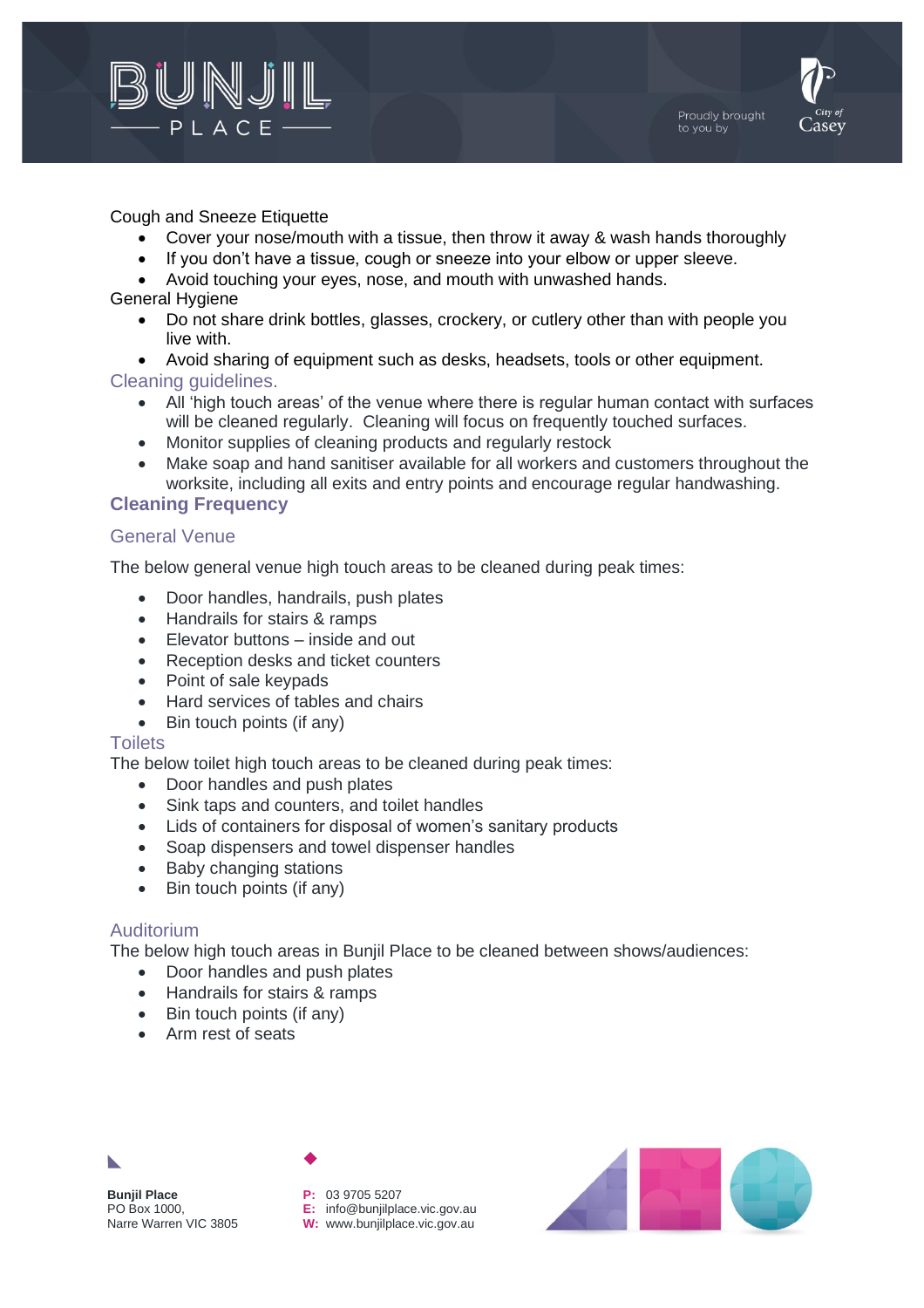



## Food and Beverage Areas

The below high touch areas in the Bunjil Place event food and beverage areas are to be cleaned during peak times:

- Bottle openers
- Ice buckets and scoops
- Tabletops
- Point of sale PIN pads
- Knives

Back of House Offices, Dressing Areas, Green Rooms, Production Areas The below high touch areas to be cleaned regularly:

- Door handles, push plates, doorways, railings
- Light switches and thermostats
- Microphones to be done by production staff only
- Backstage and technical equipment to be done by production staff only
- Bin touch points (if any)

### **5. Record keeping**

There is no longer a requirement for staff and patron of venues to check-in using the Service Victoria app. Bunjil Place is not required to keep any attendance records or maintain a COVID-19 Check-in Marshal.

**Managing Outbreaks; Refer to City of Casey Pandemic Response Team, (PRT), business contingency plan to manage any outbreaks.**

- The key to managing a confirmed case when any person diagnosed with COVID-19 has been onsite is to ensure there is a plan in place in advance. The infected person may be a staff member, contractor, member of public, performer etc. Please refer to the Promapp - for [Managing a confirmed case of COVID19 in a Casey Facility or](https://au.promapp.com/cityofcasey/Process/Minimode/Permalink/Gt0AK4nU5CRtBNIpkqZ8mO)  [Service](https://au.promapp.com/cityofcasey/Process/Minimode/Permalink/Gt0AK4nU5CRtBNIpkqZ8mO)
- Individuals will be required to notify their workplace contacts, in addition to informing their social contacts.
- Workplaces won't have to individually identify and notify each potentially exposed worker.
- It is recommended to work from home if you're a close contact exempt from quarantine.

### **6. Enclosed spaces and ventilation**

Reduce the amount of time workers are spending in enclosed spaces. This could include:

- Enhance airflow by opening windows and doors where possible
- Make sure that windows and air conditioning are set for optimum air flow at the start of each workday or shift



**Bunjil Place** PO Box 1000, Narre Warren VIC 3805

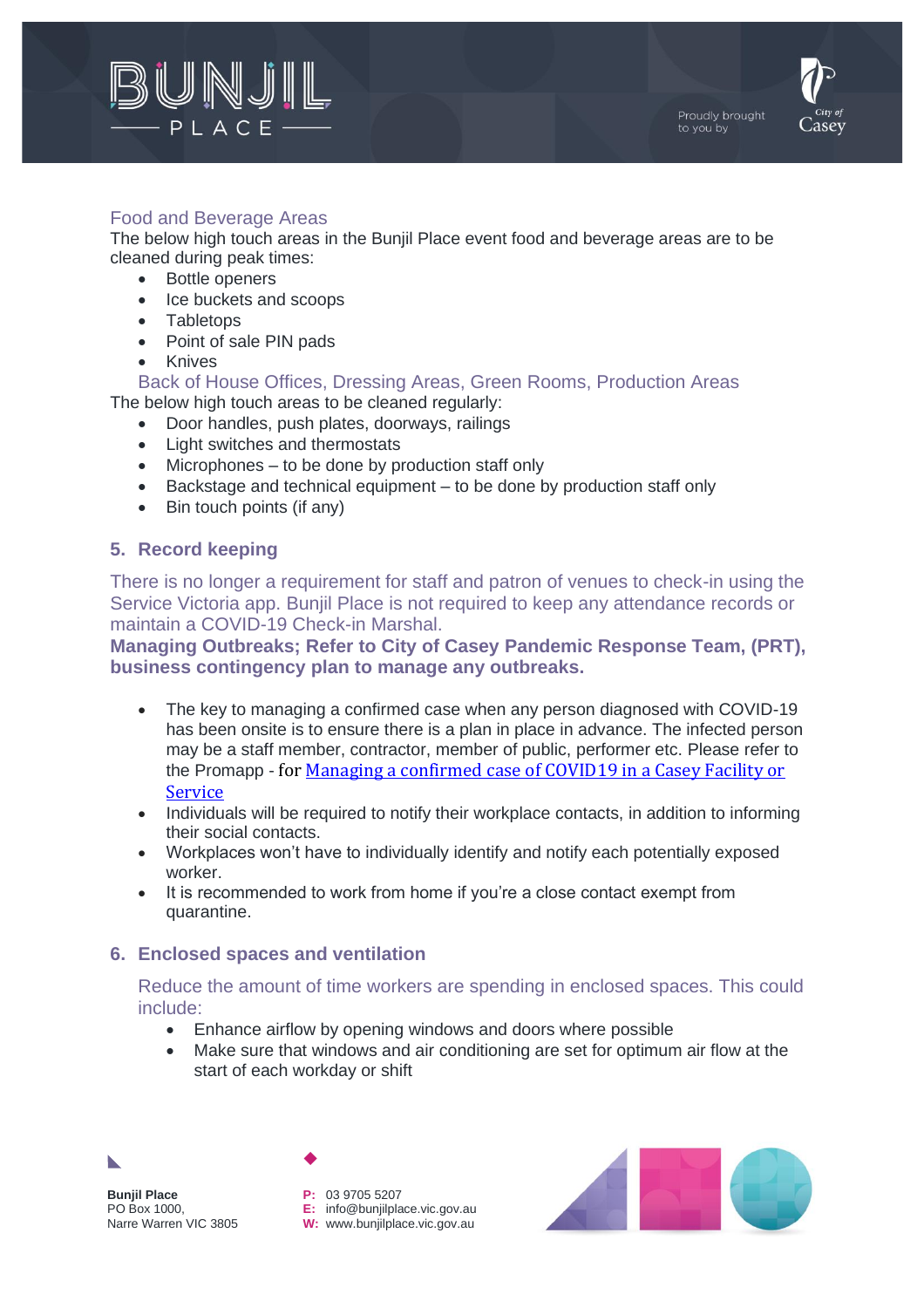



## **Further Information**

## **Patron Communications**

Given the change in venue operations considering patron expectations will be critical to both a positive venue experience and to ensure transmission controls are properly adhered to. Relevant components of this safety plan in addition to general event information will be communicated to patrons via the below pre-event channels where appropriate:

- Specific venue websites
- Use of Digital Screens in foyer to convey Covid Safe messaging
- Social media channels
- Ticket purchase page
- Ticket headers and logos where possible
- EDM to go out to all ticket holders shortly before event to include latest COVID restrictions and requirements.
- Patron emails
- SMS where appropriate

The following specific patron communications (mainly signage) will be implemented in relation to Covid-19 controls:

- Promoting cough etiquette and respiratory hygiene general venue
- $\bullet$  Handwashing in toilets
- Cartoon messaging relating to Covid-19 controls venue digital screens
- Encourage the use of hand sanitizers general venue
- Stay home if unwell entry

### **Ticketing**

When developing a ticket manifest the following will be considered and implemented where relevant:

- Use of digital ticketing is to be encouraged, however, for each event patron demographic to be considered and alternative ticket delivery methods to be made available.
- Client led subscription services must also be considered as part of the ticket build and delivery process.
- Listing of specific arrival times for patrons, if relevant, to manage Ingress System capacity.
- Communication of venue expectation on purchase pages relating to any relevant Covid-19 controls.
- Exchanges & Refunds: Update policies so unwell patrons do not attend.

**Bunjil Place** PO Box 1000, Narre Warren VIC 3805

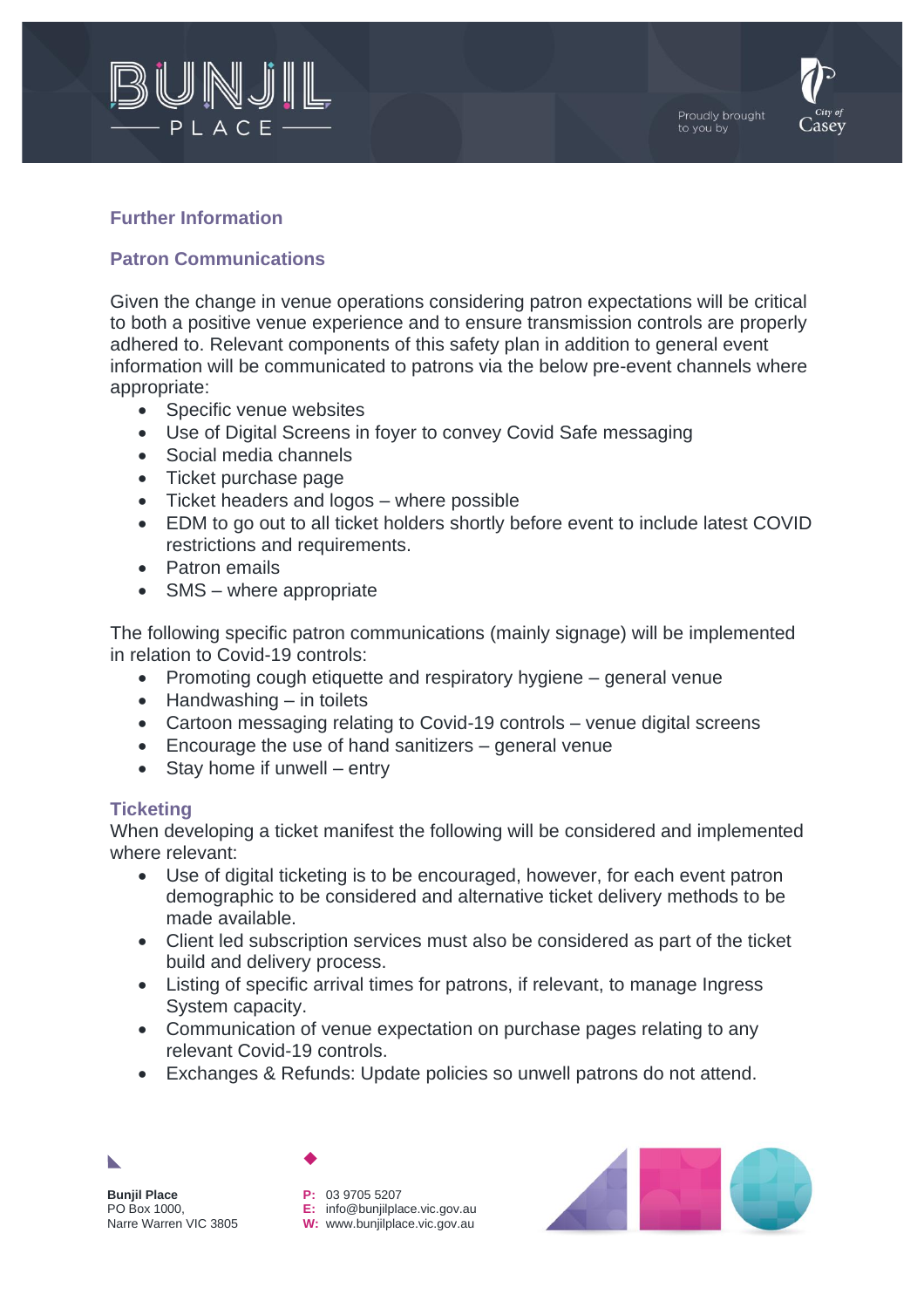

- Updated ticketing terms and conditions for COVID cancellations and refund policy
- Online and phone cashless transactions preferred methods
- Cash handling hygiene process

## **Café/Food and Beverage Service**

The following general principles will be considered as part of any event specific food or beverage operation.

- Avoiding self-service style bar service.
- Encourage patrons to use cashless payment options.
- Implementation of Bunjil Place beverage pre-ordering system to reduce the creation of bar queuing per show and at intermission.
- Consider pre-packaged individual serves for patrons.
- FOH Systems in place to support social distancing
- Cashless sales transactions to occur
- Online ordering options to reduce/remove queuing
- Order paging system in place

### **Merchandise**

- Patrons will not be permitted to try on merchandise such as T-Shirts.
- Queuing systems around merchandise locations must be considered, not only in relation to the merchandise area but to other traffic flows within the space.
- Encourage patrons to use cashless payment options.
- Staff selling merchandise must be provided with a physical barrier between themselves and patrons, such as a trestle table.
- Merchandise range to be kept to a minimum to reduce the likelihood of a queue forming.

### **Back of House**

The below action will be considered when planning and delivering the technical production element of an event.

- When booking events, discussion with client to include total back of house numbers.
- During pack in and pack out, crew are to wash / sanitise their hands frequently.
- Where possible microphones will only be used by one person for the duration of the day, (including rehearsal and performance), and then retained for cleaning. If this is not possible, they will be sanitised between use.
- Hand sanitiser located within all rehearsal spaces, all dressing rooms, side of stage and stations spaced through back corridor



**Bunjil Place** PO Box 1000, Narre Warren VIC 3805

**P:** 03 9705 5207 **E:** info@bunjilplace.vic.gov.au **W:** www.bunjilplace.vic.gov.au



Proudly brought to you by